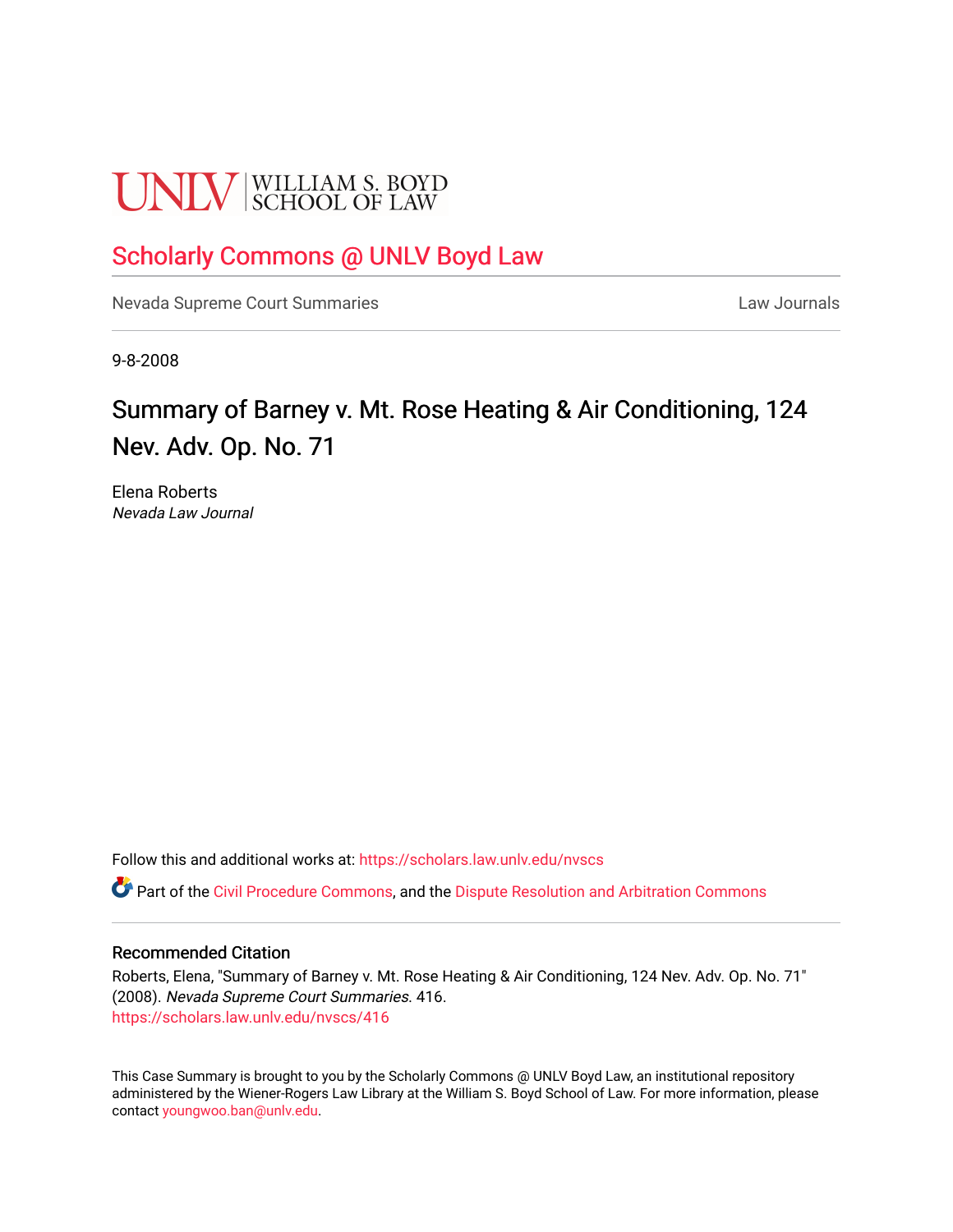## *Barney v. Mt. Rose Heating & Air Conditioning*, 124 Nev. Adv. Op. No. 71 (Sept. 18, 2008)<sup>1</sup>

## **CIVIL LAW – Construction Law**

#### Summary

Appeal from postjudgment district court orders awarding attorney's fees and denying a motion to enter satisfaction of the judgment in a mechanic's lien action.

#### Disposition/Outcome

(1) The court affirmed district court's finding that attorney's fees incurred incidental to a lien enforcement prior to a judgment's satisfaction were recoverable under NRS 108.237(1). However, the court reversed the district court's finding the attorney's fees claimed by the prevailing lien claimant were reasonable. Finally, the court found that the district court correctly refused to compel satisfaction of the judgment since the plaintiff's payment only partially satisfied the judgment.

#### Factual and Procedural History

Carl B. Barney contracted with Reno Construction Inc. (RCI), to renovate his home. RCI subsequently subcontracted with Mt. Rose Heating & Air Conditioning ("Mt. Rose") to provide equipment and services as part of the renovations. RCI and Mt. Rose filed mechanic's liens against Barney's property after he claimed that the renovations were defective and refused to pay. RCI and Mt. Rose sought enforcement of the mechanic's liens in district court. The district court granted judgment and a decree of foreclosure in RCI and Mt. Rose's favor, directing that the property be sold to satisfy the judgment.

Approximately three weeks later, Mr. Rose attempted to execute upon Barney's personal property and proceeded to garnish Barney's bank funds even though the property had not yet been sold. Upon Barney's motion, the district court temporarily stayed the judgment's execution with the condition that Barney post a bond. A short time later, Barney filed motions to exempt his bank account from execution and to quash and discharge the garnishment, claiming that the mechanic's lien and writ of execution statutes did not permit execution upon his personal property until after the real property's sale resulted in a deficiency. Mt. Rose Heating sought supplemental attorney's fees and costs. After litigation on these issues, Barney posted a supersedeas bond.<sup>2</sup> The district court then entered an order staying the judgment's execution, releasing Barney's bank account funds from garnishment because of the bond and granting Mt. Rose's first motion for supplemental attorney's fees and costs.

Later, Mt. Rose filed a second supplemental motion seeking postjudgment attorney's fees and costs from December 13, 2004 through April 28, 2005. The amounts were related to whether Barney's bond met statutory requirements, the judgments execution, the exemption,

<sup>&</sup>lt;sup>1</sup> By Elena Roberts

<sup>&</sup>lt;sup>2</sup> The supersedeas bond was apparently posted to stay the November 2004 judgment's execution pending appeal. The appeal was later voluntarily dismissed. *See* Reno Construction, Inc., v. Barney, Docket No. 45282 (Orders Dismissing Appeal, January 9, 2006, and May 8, 2006).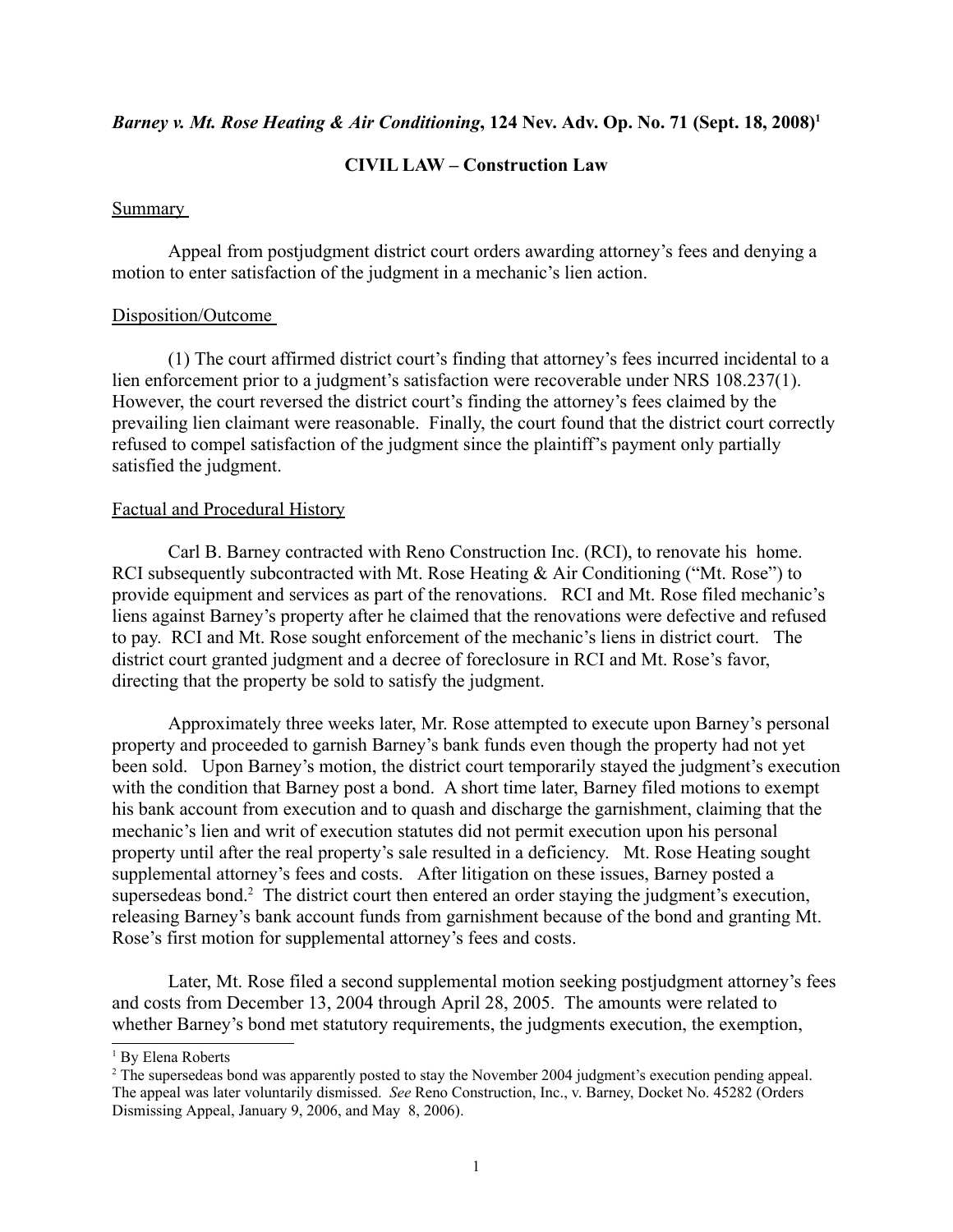garnishment, and release of Barney's bank account funds, and Mt. Rose's previous motion for postjudgment attorney's fees and costs.

While Mt. Rose's second motion for attorney's fees and costs was pending, Barney paid Mt. Rose the remaining amount required with respect to the November 2004 judgment, satisfying his remaining debts.<sup>3</sup> Consequently, Barney asked the district court to direct the clerk to enter satisfaction of the judgment and discharge his supersedeas bond. Mt. Rose opposed the motion asserting that the entire judgment was not satisfied by the amount paid.<sup>4</sup>

The district court denied Barney's motion to compel satisfaction of the judgment and to discharge the superseadas bond on April 4, 2006. Subsequently on April 28, 2006, the district court granted Mt. Rose's second supplemental motion for attorney's fees and costs, awarding an addition \$9,114.87 in additional attorney's fees.

Barney appealed the April 4 and 28 postjudgment orders arguing that the district court lacked authority to award attorney's fees incurred after the November 2004 judgment was rendered and that, even if the court was authorized to award such fees, the fees awarded were unreasonable. Moreover, Barney contended that regardless of the April 28 award, he paid the amount due under the November 2004 judgment in full and the district court should have directed the court clerk to enter the judgment's satisfaction.

## Discussion

The court determined that the questions at issue primarily involved issues of statutory interpretation and were therefore reviewed *de novo*.

# *Awarding attorney's fees incurred postjudgment under NRS 108.237(1)*

Mt. Rose requested the April 28 award of attorney's fees pursuant to NRS 108.237(1) which provides that "[t]he court shall also award to the prevailing lien claimant ... the costs of the proceedings, including without limitation, reasonable attorney's fees, the cost for representation of the lien claimant in the proceedings, and any other amounts as the court may find to be justly due and owing to the lien claimant."

The court found that because NRS 108.237(1) gives the broad discretion to award reasonable attorney's fees as well as "any other amounts" justly due and owing to the costs of "the proceedings", it neither explicitly provided for nor expressly denied attorney's fees and costs incurred postjudgment. Therefore, The court determined that the statute should be interpreted liberally in order to further the statute's purpose to ensure that contractors are paid.

The court then turned to statutory scheme and policy in order to determine the meaning of "proceedings" as it appears in NRS 108.237(1). The court determined that the term "proceedings" must be interpreted according to other mechanic's lien statutes because the term

<sup>&</sup>lt;sup>3</sup> The payment included the amount owed to Mt. Rose Heating under the November 2004 judgment and the first award of supplemental attorney fees and costs.

<sup>&</sup>lt;sup>4</sup> Mt. Rose was willing to provide a partial satisfaction of the judgment.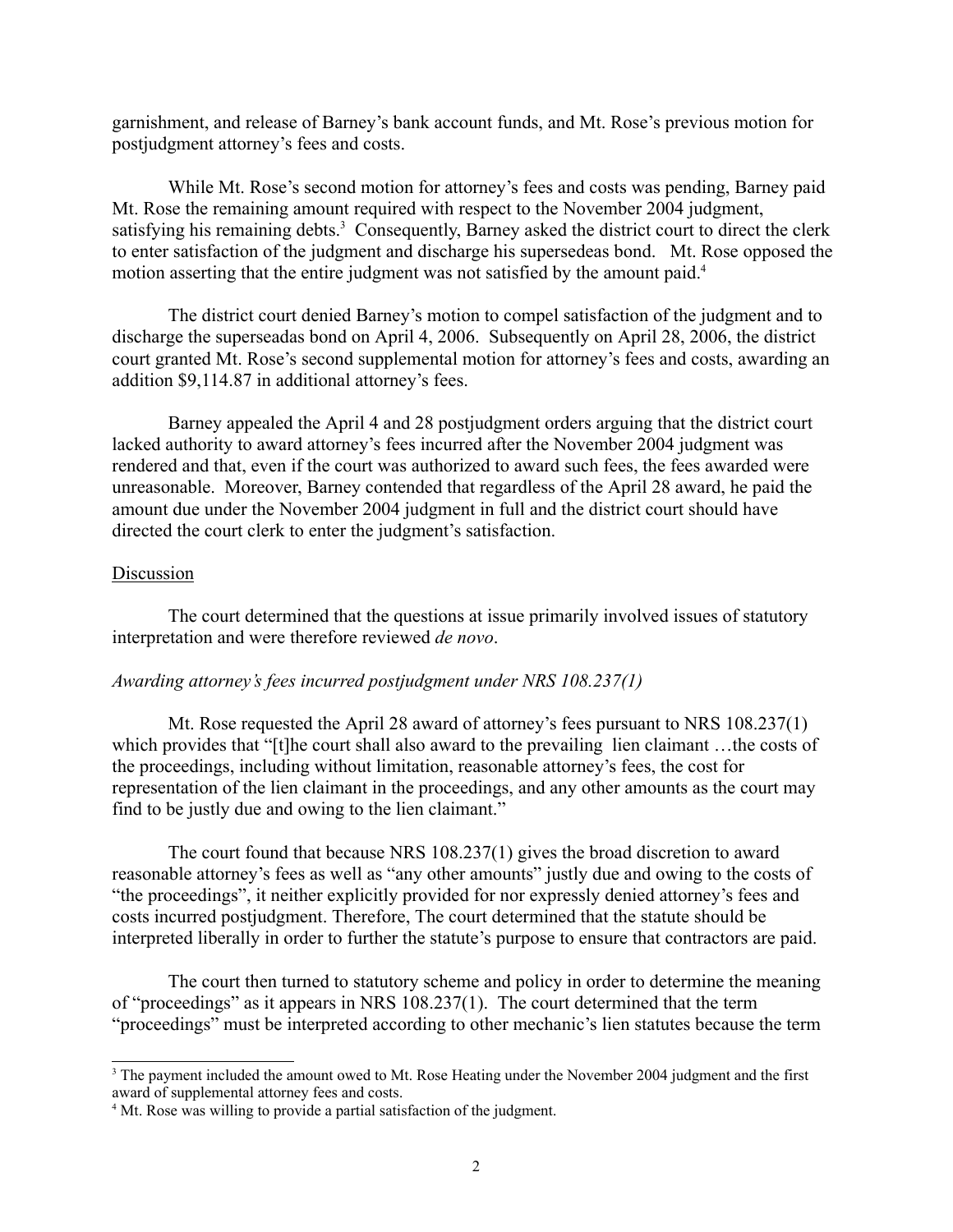"clearly refers to steps taken to enforce a mechanic's lien in the courts."5 Consequently the court turned to the statute that generally governs court actions to enforce mechanics liens, NRS 108.239(10) and (11), to determine the scope of the term.

The court determined that costs incurred up to that point that are incidental to the lien's enforcement and the foreclosure decree's execution are properly awarded under NRS 108.237(1) because a mechanic's lien action ended only when (1) the proceeds are distributed after a property has been sold or (2) when the total amounts due under judgment are otherwise paid.<sup>6</sup> The court justified this conclusion by pointing out that it effectuated the purpose of the statute to make lien claimants whole and because such an interpretation was consistent with NRS chapter 18.

# *Reasonableness of the district court's attorney's fees award*

The court found the district court erred because it failed to make specific findings demonstrating that it considered the *Brunzell* factors<sup>7</sup> to support its April 28 award of attorney's fees to Mt. Rose as required by *Schuette.*<sup>8</sup> Additionally, the court found that, based on the record some of the fees awarded to Mt. Rose were unrelated to either the lien's enforcement or the foreclosure decree's execution and involved incidental matters upon which Barney might have prevailed.

# *Satisfaction of Judgment*

Finally, the court found that the district court correctly refused to compel satisfaction of the judgment since the payment only partially satisfied the judgment. The court found that because Mt. Rose's request for postjudgment attorney's fees was pending at the time Barney tendered payment (and thus were not yet determined or tendered), Barney was only entitled to partial satisfaction of the judgment under NRS 17.200.

# Conclusion

The court found that the district court's award of attorney's fees was authorized by NRS 108.237 although the statute did not explicitly provide for postjudgment attorneys fees. The

- (3) the work performed, including the skill, time,, and attention given tot eh work; and
- (4) the result—wether the attorney was successful and what benefits were derived.

<sup>&</sup>lt;sup>5</sup> Barney v. Mt. Rose Heating & Air Conditioning, 124 Nev.Adv.Op.No.71 (Sept. 18, 2008).

<sup>6</sup> Barney v. Mt. Rose Heating & Air Conditioning, 124 Nev.Adv.OP.No.71 at 9-11(Sept. 18, 2008).

<sup>7</sup> The following factors were enumerated by the court in *Brunzell*:

<sup>(1)</sup> the advocates' qualities, including ability, training, education, experience, professional standing and skill;

<sup>(2)</sup> the character of the work, including its difficulty, intricacy, importance, as well as the time and skill required, the responsibility imposed and the prominence and character of the parties when affecting the importance of the litigation;

*See Brunzell v. Golden Gate Nat'l Bank, 85 Nev. 345, 455 P.2d 31 (1969).* 

Schuette v. Beazer Homes Holdings Corp., 121 Nev. 837, 865, 124 P.3d 530, 549 (2005) (recognizing the continued applicability of the *Brunzell* factors and requiring district courts to provide "sufficient reasoning and findings in support of its ultimate determination").